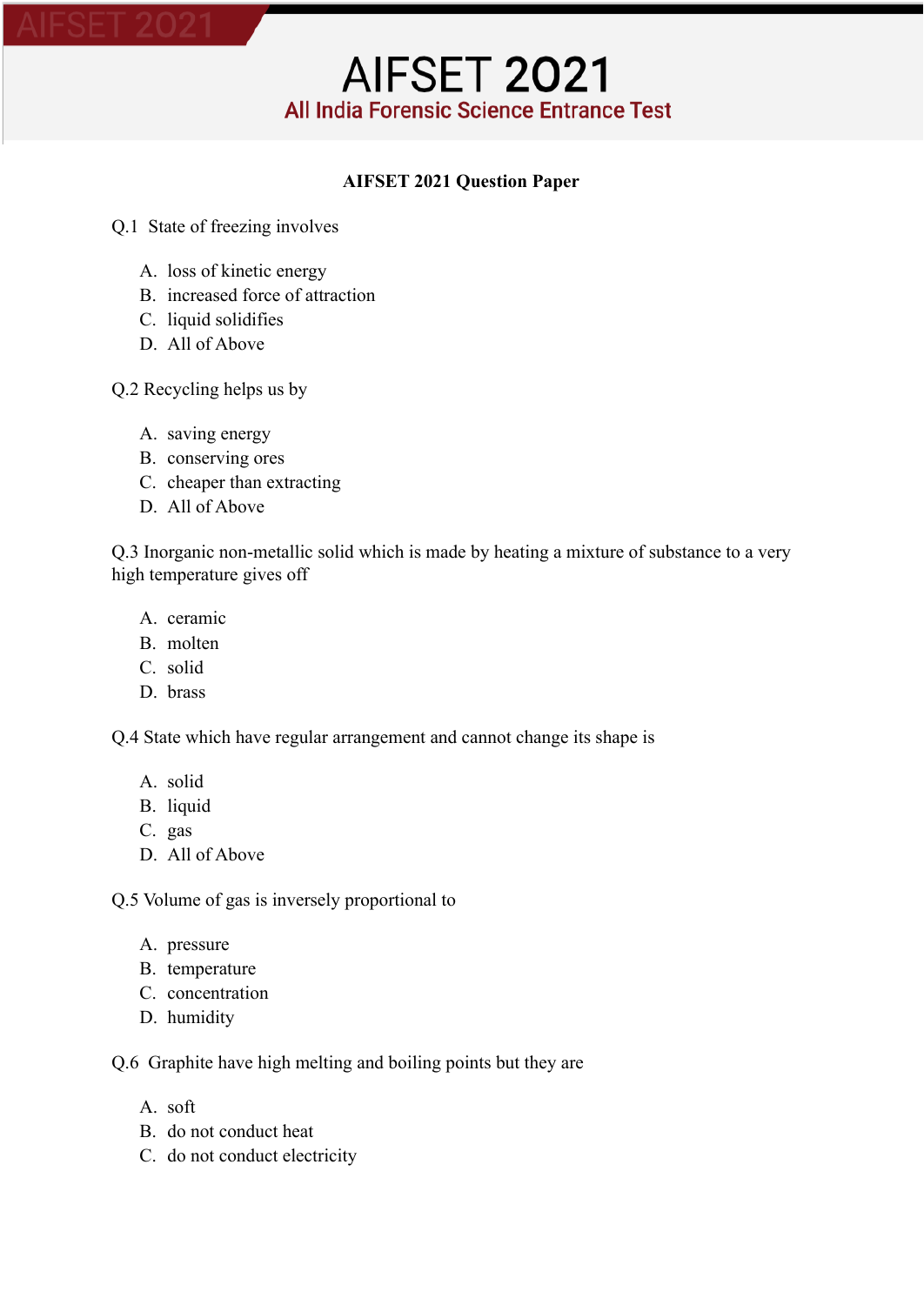#### D. All of Above

Q.7 Solubility depends upon

- A. temperature
- B. solute
- C. solvent
- D all of above

Q.8 Solution which can hold no more solute is called

AIFSET 2021

All India Forensic Science Entrance Test

- A. dilute solution
- B. saturated solution
- C. aqueous solution
- D. concentrated solution

Q.9 Tearing paper: Physical or chemical change?

- A) physical
- B) neither
- C) chemical
- Q.10 Who is the creator of the periodic table?
	- A. Dimitri Mendeleev
	- B. Henry Moseley
	- C. Johnny Schillereff
	- D. John Newlands

#### Q.11 What is the atomic number for helium?

A. 1

- B. 2
- C. 4
- D. 8

Q.12The element neon is from what group?

- A. Halogen
- B. Rare Earth
- C. Noble Gas
- D. Non-Metal

Q.13What is the atomic weight of copper?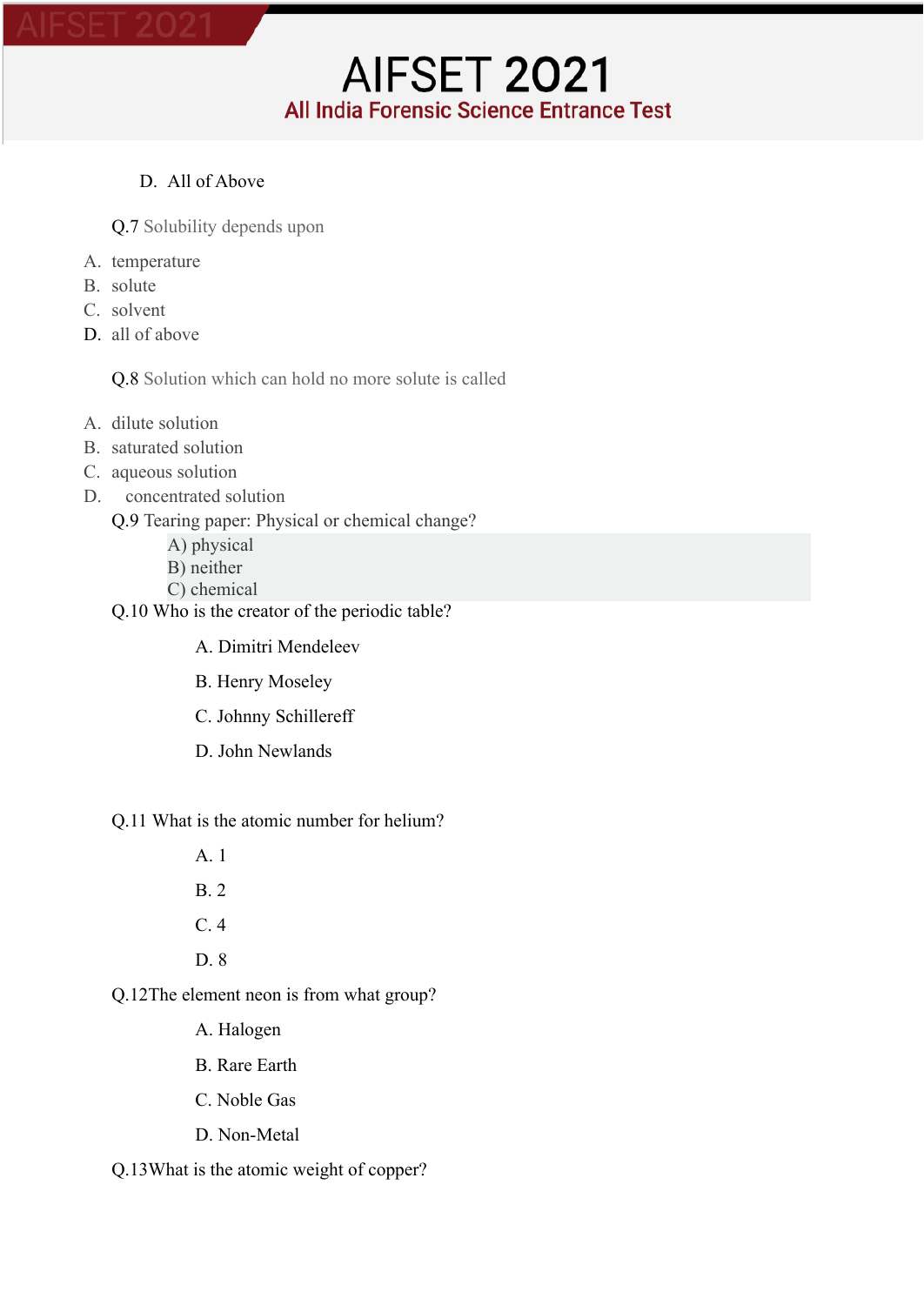- A. 58.9332
- B. 63.546
- C. 51.9961
- D. 40.078

Q.14 .It refers to a body of knowledge regarding crime as a social phenomenon.

- A. Penology
- B. Criminology
- C. Sociology
- D. Psychology

Q.15 The study of criminology involves the study of many disciplines in the collection of knowledge about criminal actions, thereby it is:

**AIFSET 2021** 

All India Forensic Science Entrance Test

- A. Scientific
- B. Multidisciplinary
- C. Psychiatric
- D. Economics
- Q.16 Kidnapping is an example of crime.
- A. Against personal liberty and security
- . B. Against Honor
- C. Against person
- D. Against chastity
- Q.17Unicellular organisms contains A. One cell
	- B. Many cells
	- C. Both
	- D. NONE
- Q.18 Plants and animal cells are examples of
	- A. prokaryotic cells
	- B. eukaryotic cells
	- C. Both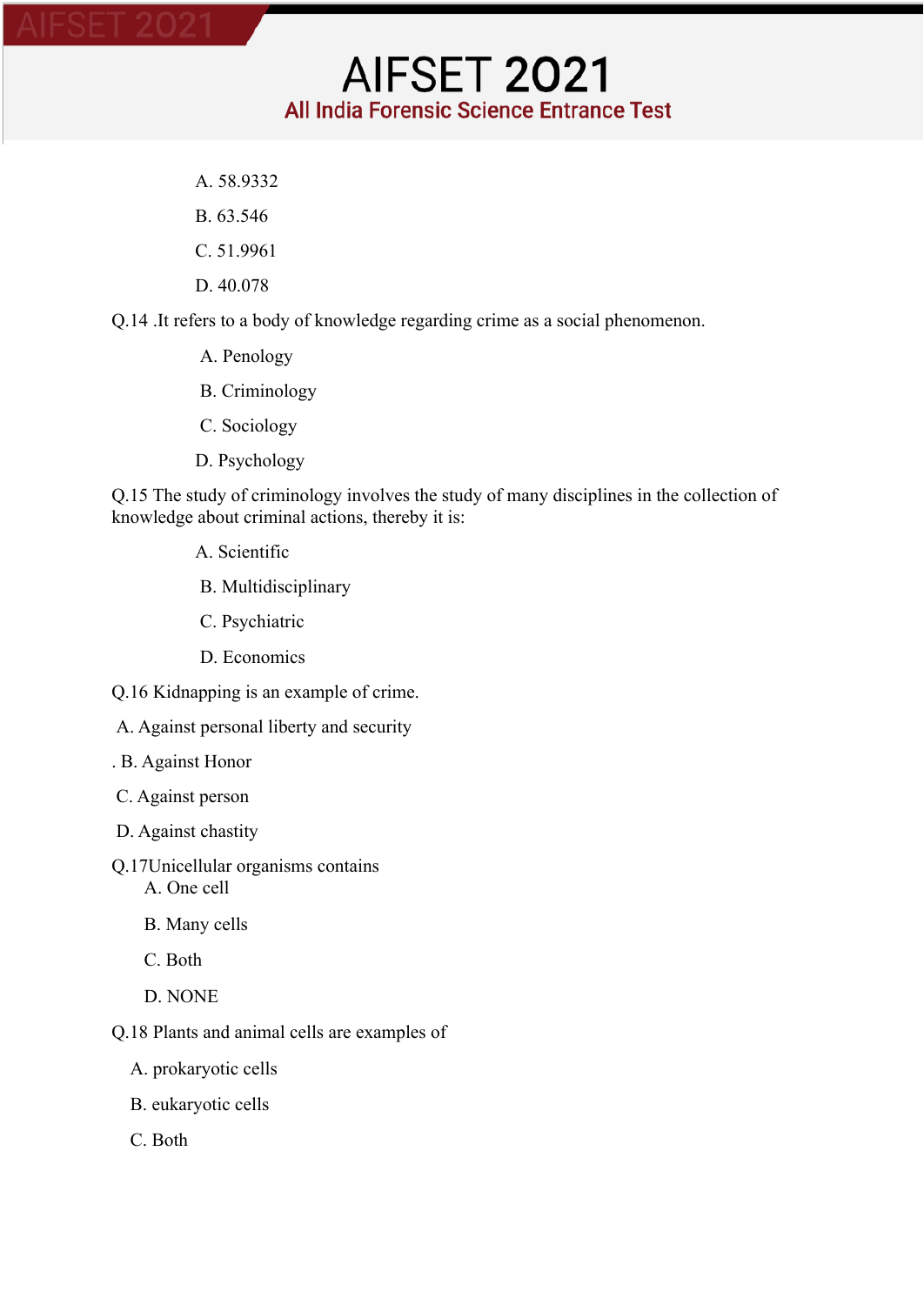#### D. None

Q. 19Gram positve bacteria shows color in staining

- A. Purple
- B .Pink
- C. Yellow
- D Red

Q.20What is Chemotaxis?

- A. Swimming towards a bacteria
- B. Swimming away of a bacteria
- C. In the presence of a chemical compound, swimming towards or away of a bacteria

**AIFSET 2021** 

All India Forensic Science Entrance Test

D. None of these

Q.21Extrachomosomal DNA is known as

A.PLASMA MEMBRANE B. Chromosomal DNA

C. Plasmid

D. None

Q.22 smallest sized particle of soil are

A.Sand

- B. Slit
- C. Clay
- D. all

Q.23 For proper forensic investigation

A. Evidence must

be well documented

B. Evidence must be well destroyed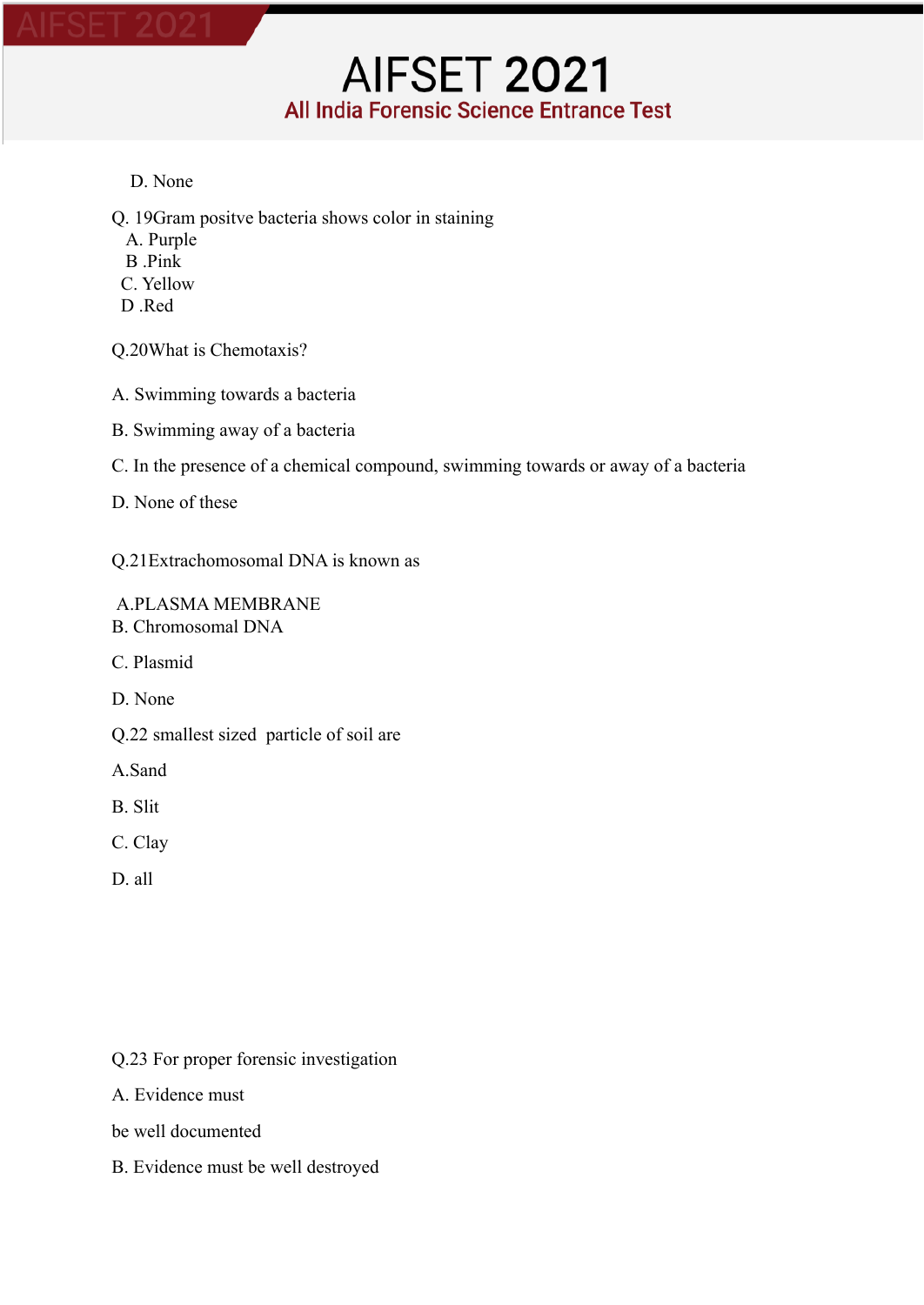- C. Avoid Evidence collection
- D. Avoid Evidence preservation

Q24- Which of the following does not act as a neurotransmitter ?

a) Acetylcholine b)Epinephrine c) Norepinephrine d)Cortisone

Q25- Which of the following is the contractile protein of a muscle

a)Tubulin b)Myosin c)All of these d)None of these

Q26- Muscle fatigue sets in due to non availability of

a)Calcium b)ATP c)Actin binding site d)Mg co-factor

Q27- Those reflex action which involve brain are called :

a)Stimulus b)Cerebral reflexes c)Spinal reflexes d)Spinal cord

Q28- A microscopic gap between a pair of adjacent neurons over which nerve impulses passed when going from one neuron to the next is called :

a)Neurotransmitter b)Synapse c)Axon d)None of the above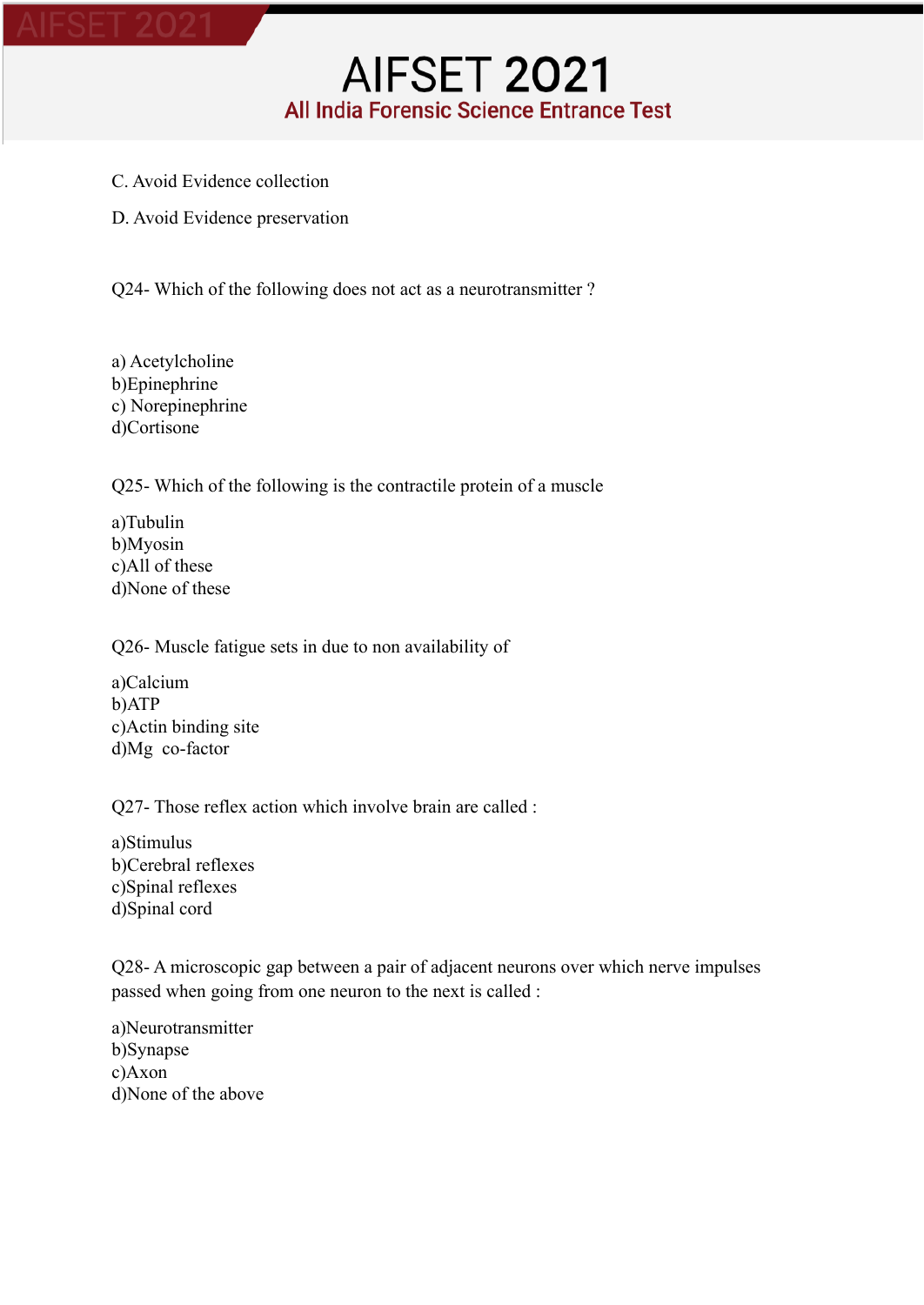Q29- Hibernation is also known as

a)Winter sleep b)Summer sleep c)Spring sleep d)None of the above.

Q30- High altitude cause

a)Increase  $o<sub>2</sub>$ b)Decrease PO<sub>2</sub> c)Increase  $PO<sub>2</sub>$ d)Vapourise H<sub>2</sub>O

Q31- Full form of ATP is

a)Adenosine triphosphate b)Attractive type of personality c)Arbitrage trading program d)None of the above

Q32- Which one of the following secreted by posterior pituitary regulates water retention by kidney ?

a)Antidiuretic hormone

b)Aldosterone c)Thyroxine d)Erythrocoietin

Q 33. The reaction which are caused by heat and in absence of light is called.

- A photochemical reaction
- B Dark reaction
- C Reversible reaction
- D reversible photochemical reaction

Q 34. which of the following is an example of photochemical reaction.

A photosynthesis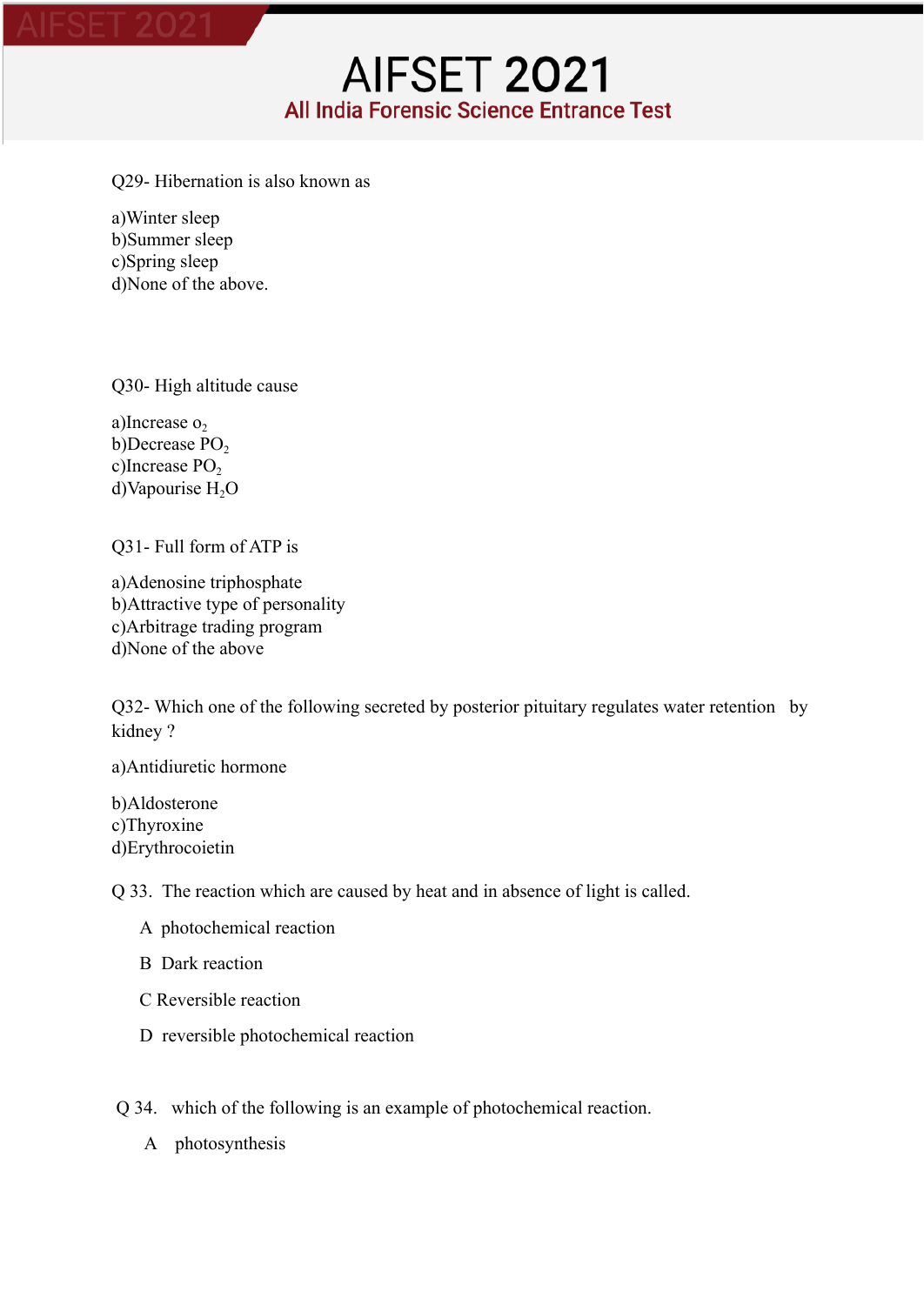- B Decomposition of ammonia
- C Formation of NaOH
- D Decomposition of HCL

Q 35. Medicine bottles offen made with darkend glass.

- A To prevent the drugs from photo degradation
- B To allow the photo decoration of Drugs
- C To reduce the cost
- D To allow the oxidation of drugs.
- Q36. Tinny bones called............. transmit vibrational to the inner ear.
	- A Middle canal.
	- B Ventricle
	- C Ossiceals
	- D Tympana
- Q 37. what does axial skeleton consist of.
- A Skull
- B verteberal
- C ribes and sternum
- D all of the above
- Q. 38. finger bone also known as.
- A Hamate
- B Girdles
- C phalanges
- D Metacarpal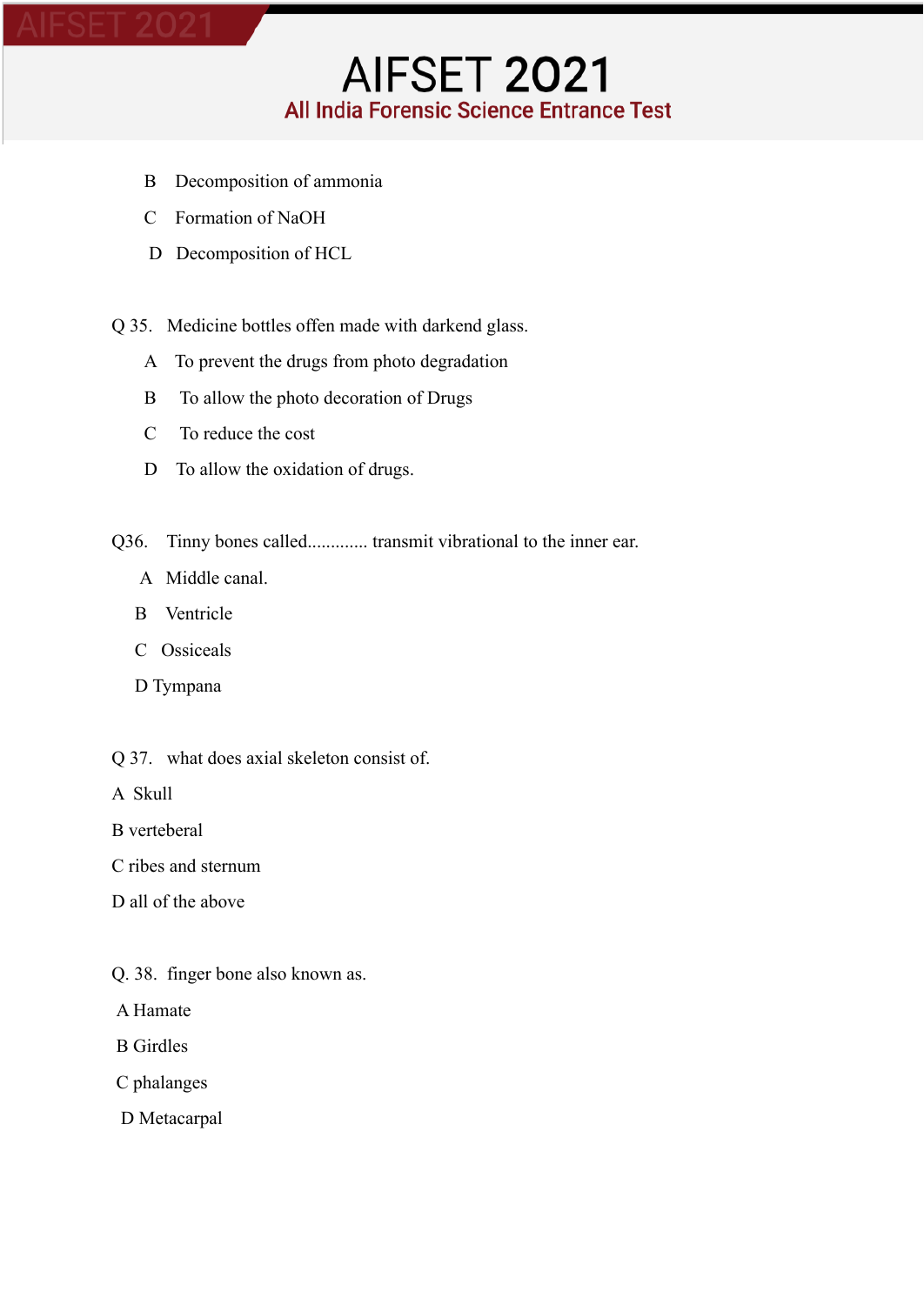- Q 39. Excretion refers to.
	- A removal of nitrogenous waste
	- B removal of undigested food
	- C removal of excess of water
	- D None of these.

Q 40 Glomerulus is formed by.

- A Branch from renal vein.
- B urineferrous tube.
- C Branch from renal artery.
- D cooling of proximal part of unifrous tubes.
- Q 41 Hibernation takes place in which type of animal.
	- A cold blooded
- B warm blooded
- C Boths A and B
- D Neither A or nor B
- Q 42. which layer is Serves as heat insulator.
	- A subcutaneous adipose layer.
	- B Geothermal layer.
	- C Stratosphere layer.
	- D All of the above.
- Q 43. which of the following does not act as new transmitter.
	- A Acetylcholine
	- B Epinephrine
	- C Norepinephrine
	- D Cortisone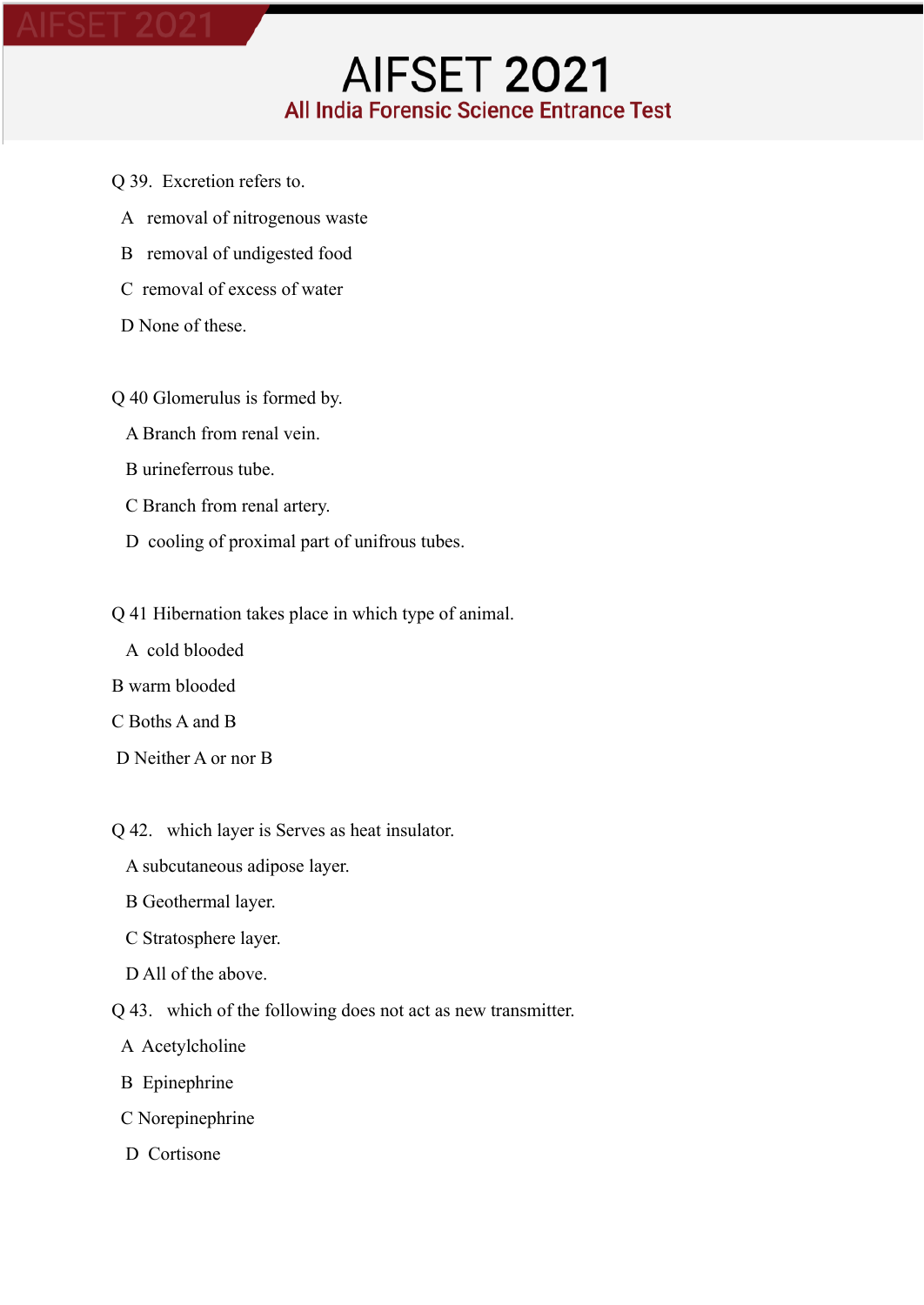- Q 44. which part of brain is used for muscles moment.
- A cerebrum
- B cerebellum
- C Brain stem
- D Frontal

Q 45. Which is photo sensitive part of the human eye.

- A Retina
- B pupil
- C lens
- D vitreous humor.

Q46- Which term is used both for a part of kidney a part of skeleton in the mammals ?

a)Centrum b)Pelvis c)Cortex d)Medulla

Q47- Based on type of excretory product humans for under which category 4?

a)Ureotelic b)Uricotelic c)Ammonotelci d)None of the above

Q48- Measure role of sweat gland is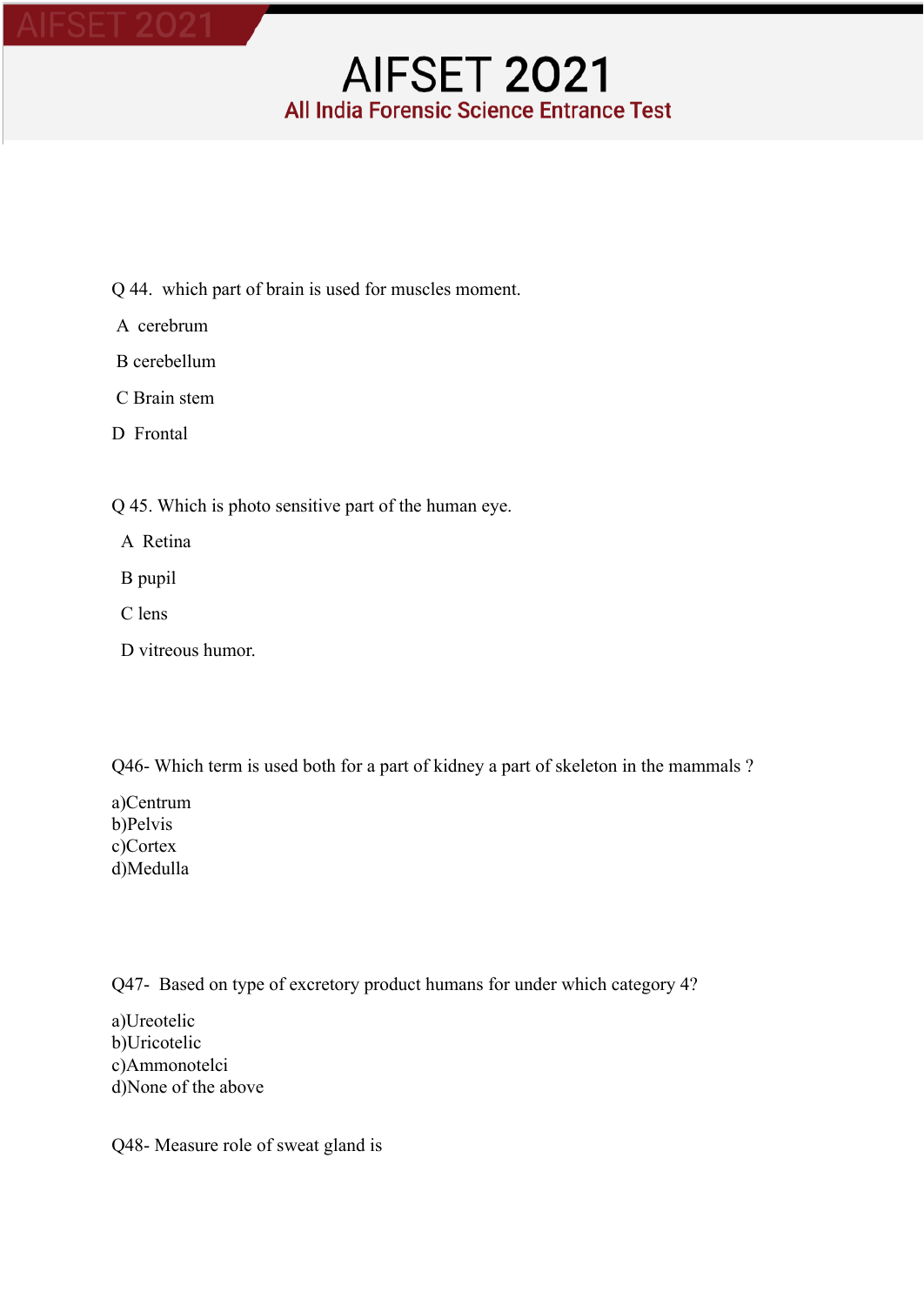a)Excretion of nitrogenous waste

b)Thermoregulation c)Detoxification d)Protection against microorganism

Q49- Famous virus of 2020 is

A.Ebola B.Coronavirus C.HIV D. None

Q50- seminal plasma in humans is rich in

A. Fructose and calcium but has no enzymes B. Glucose and certain enzymes but has no calcium C.fructose and certain enzymes but poor in calcium D. Fructose, calcium and certain enzymes

Q.52 Progesterone is secreted by \_\_\_\_\_\_ in the ovary? a. Corpus luteum

- b. Endometrium
- c. Both
- d. None
- Q.53 The human kidney produce urine which contains metabolic waste such as? a. Ammonia
- b. Urea c. Uric acid D. None

Q.54 which artery delivers blood to each kidney? a.Renal b. Interlobular c.Prophrie d.none

Q.55 Henle's loop is \_\_ shaped? a.H b.I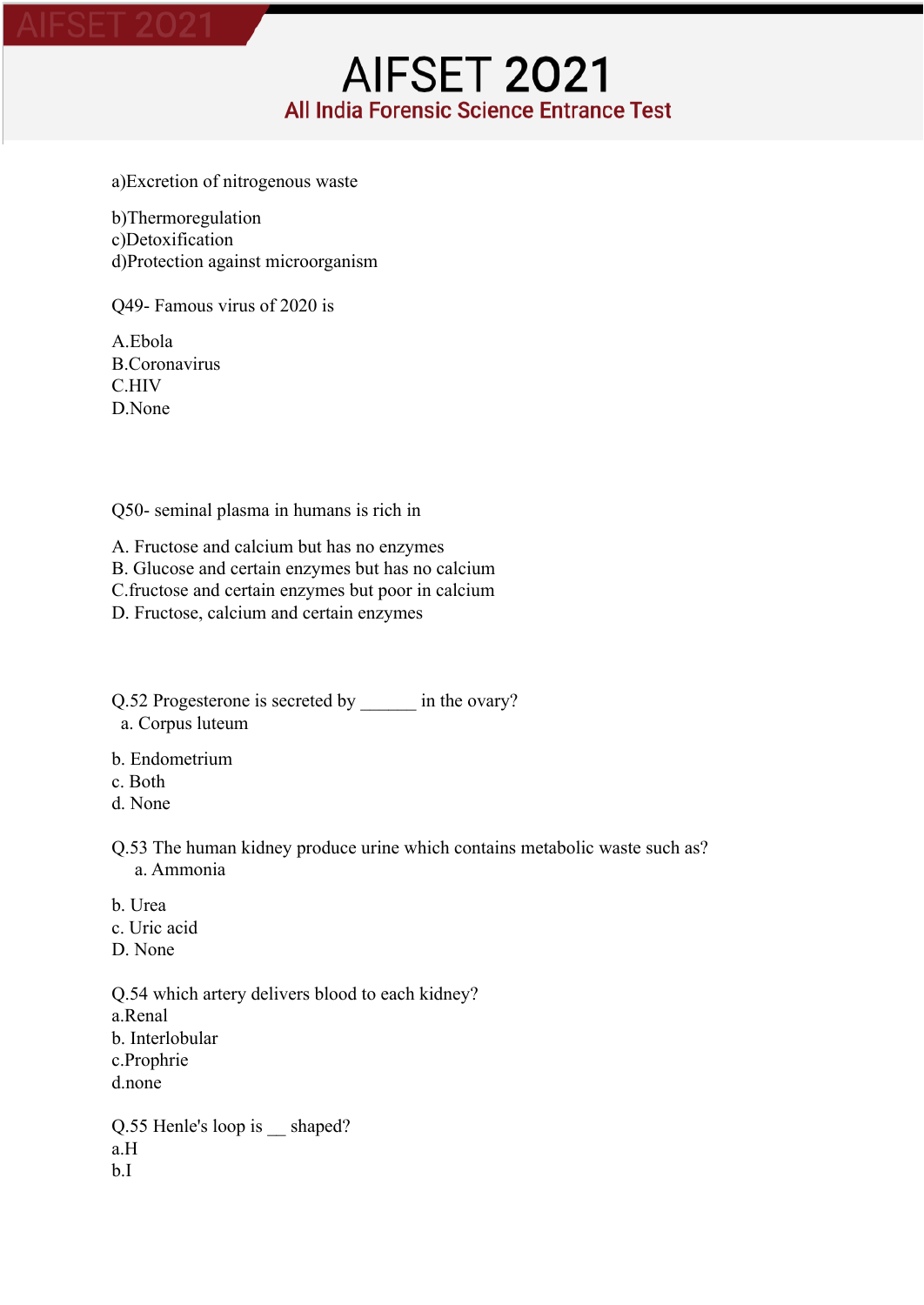c.U d.D

- Q.56 Mammary gland is modification of A. Sweat glands
	- B. Salivary glands
	- C. lacrimal glands
	- D none of these
- 57 Forensic Odontology deals with
	- A. Bone
	- B. Teeth
	- C. Blood
	- D. Skin
	- 58 The headquarter of Federal Bureau of Investigation is located at-
		- A. Germany
		- B. Switzerland
		- C. France
		- D. USA

#### 59- The birth place of Forensic Psychology is

- i) Leipzig
- ii) Ohio
- iii) Oklahoma
- iv) Washington D.C
- 60- Where is the headquarter of NCRB located at
	- i) Pune
	- ii) Madhya Pradesh
	- iii) Bangalore
	- iv) New Delhi

#### 61- Which Hemisphere of brain is more dominant

- i) Left
- ii) Right
- iii) Both
- iv) None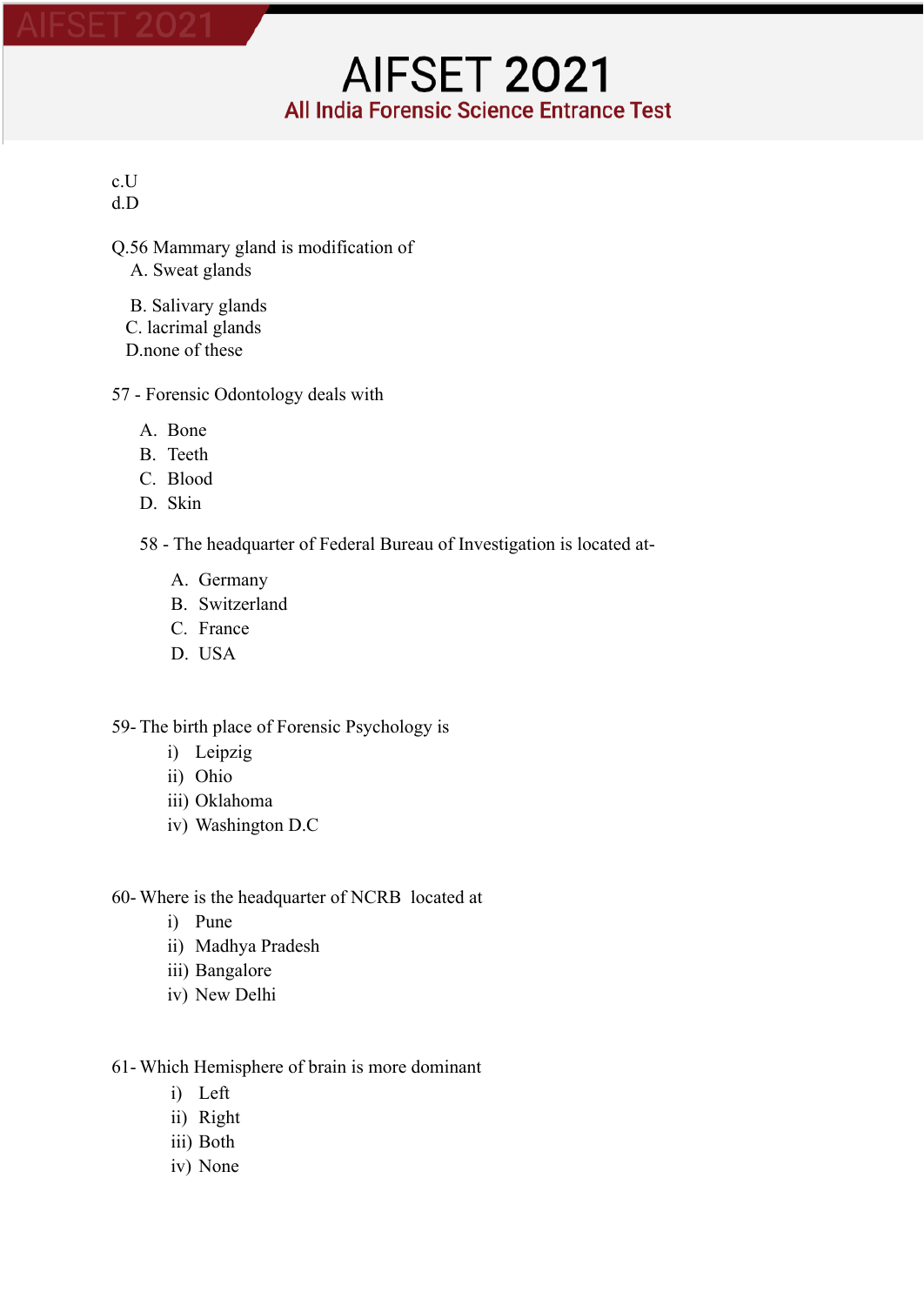- 62- How many Chapters are there in IPC
	- i) 25
	- ii) 23
	- iii) 20
	- iv) 24

63- In Psychology, who gave the Theory of development thinking

- i) George Rosswelt
- ii) James Piaget
- iii) Jean Piache
- iv) Jean Piaget

64- Who gave the prototype of Lie Detector

- i) William George
- ii) Alexandra Mill
- iii) William Marston
- iv) William stern
- 65- Pineal Gland secretes \_\_\_\_\_\_\_\_
	- i) Thyroxine
	- ii) Triiodothyronine
	- iii) Insulin
	- iv) Melatonin

66- Brain has hollow cavities filled with fluid called

- i) Cerebral fluid
- ii) Cerebrospinal fluid
- iii) Choroid fluid
- iv) Blood
- 67- POCSO stands for
	- i) The Protection of children from sexual offences
	- ii) The Prevention of Child service organization
	- iii) The Protection of child secondary offences
	- iv) The protection of children from secondary offences
- 68- Narco analysis test is also called
	- i) Faith test
	- ii) Truth serum test
	- iii) Anesthesia test
	- iv) None of the above
- 69. hematoma in the skin appears as \_\_\_\_\_\_\_\_\_\_.
	- a) a localized brown pigmentation
	- b) an overall reddish discoloration of the skin
	- c) an overall blue discoloration of the skin
	- d) black and blue marks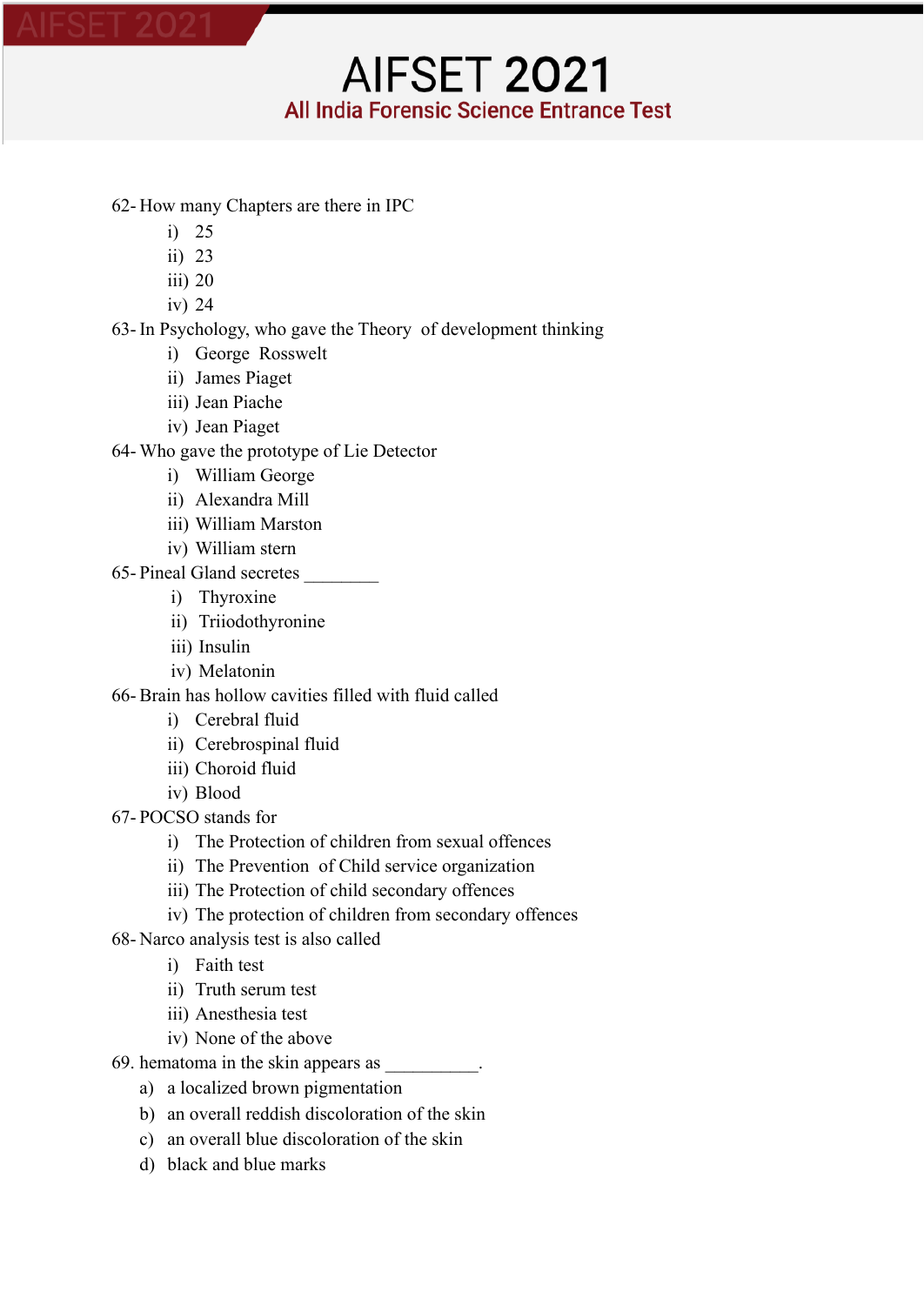#### 70. Enzyme rennin used in digestion is secreted from \_\_\_\_\_\_\_\_\_\_

- a) Stomach
- b) Liver
- c) Intestine
- d) Mouth

71. Which part of stomach is absent in frog?

- a) Pyloric
- b) Fundic
- c) Labia
- d) A and B

#### 72. Which substance is insoluble in water?

- a) Keratin
- b) Glucose
- c) Both
- d) None

73. Coloring of the skin is due to which pigment?

- a) Valine
- b) Melanin
- c) Chlorophyll
- d) None

74. The main function of Melanin is  $\blacksquare$ 

- a) Protection from Heat
- b) To give waterproof covering
- c) To provide moisturizing effect to skin
- d) To prevent Harmful U.V rays from entering the body
- 75. Sweat Glands plays a major role in \_\_\_\_\_\_\_\_\_
	- a) Regulating fluid balance
	- b) Regulating Body temperature
	- c) Excretion of toxicity
	- d) None

76. The gland which is located at the margins of eyelid is\_\_\_\_\_\_\_\_.

a) Sebaceous gland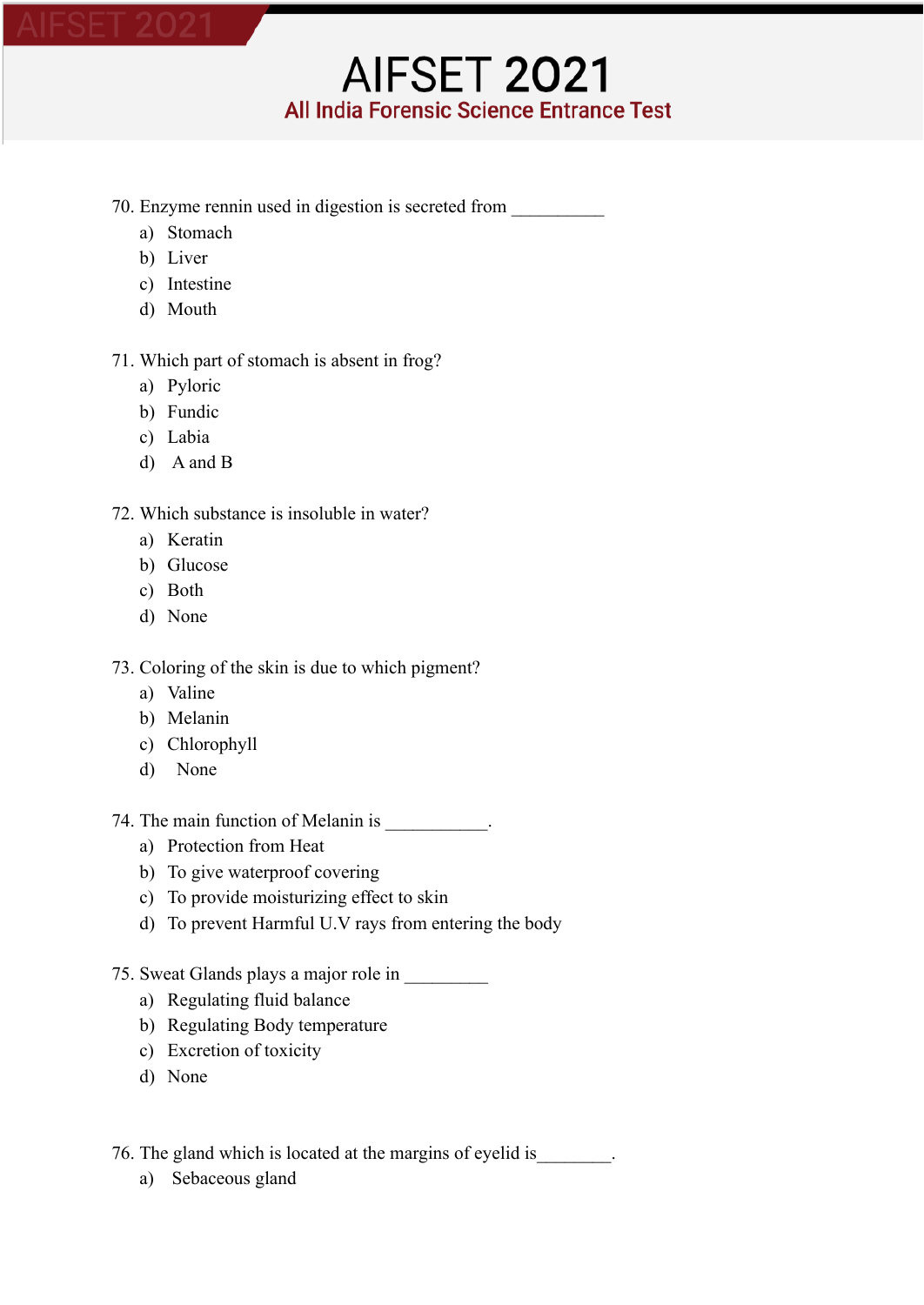- b) Meibomian Gland
- c) Zeis Gland
- d) Farsal gland

#### 77. The gas filled organ is also called

- a) Swim Bladder
- b) Bladder
- c) Cavity Hole
- d) All of these

78. Lack of Melanin pigment in skin is known as

- a) Albuminum
- b) Albinism
- c) White leprosy
- d) Eczema

79. At what stage of morula implantation at endometrium takes place

**AIFSET 2021** 

All India Forensic Science Entrance Test

- a) 3 day morula
- b) Embryo stage
- c) Blastula
- d) Blastocyst

80. Which part of the sperm provide energy for locomotion of sperm

- a) Nucleus
- b) Mitochondria
- c) Semen
- d) Progesterone
- 81. Acrosome of sperm destroy which layer of egg
	- a) Zona pellucid
	- b) Envelope
	- c) Zona striata
	- d) Corona radiate

82. Which membrane connects tongue to the bottom of the mouth?

- a) Frenulum
- b) Septum
- c) Lingual wall
- d) Barrier reff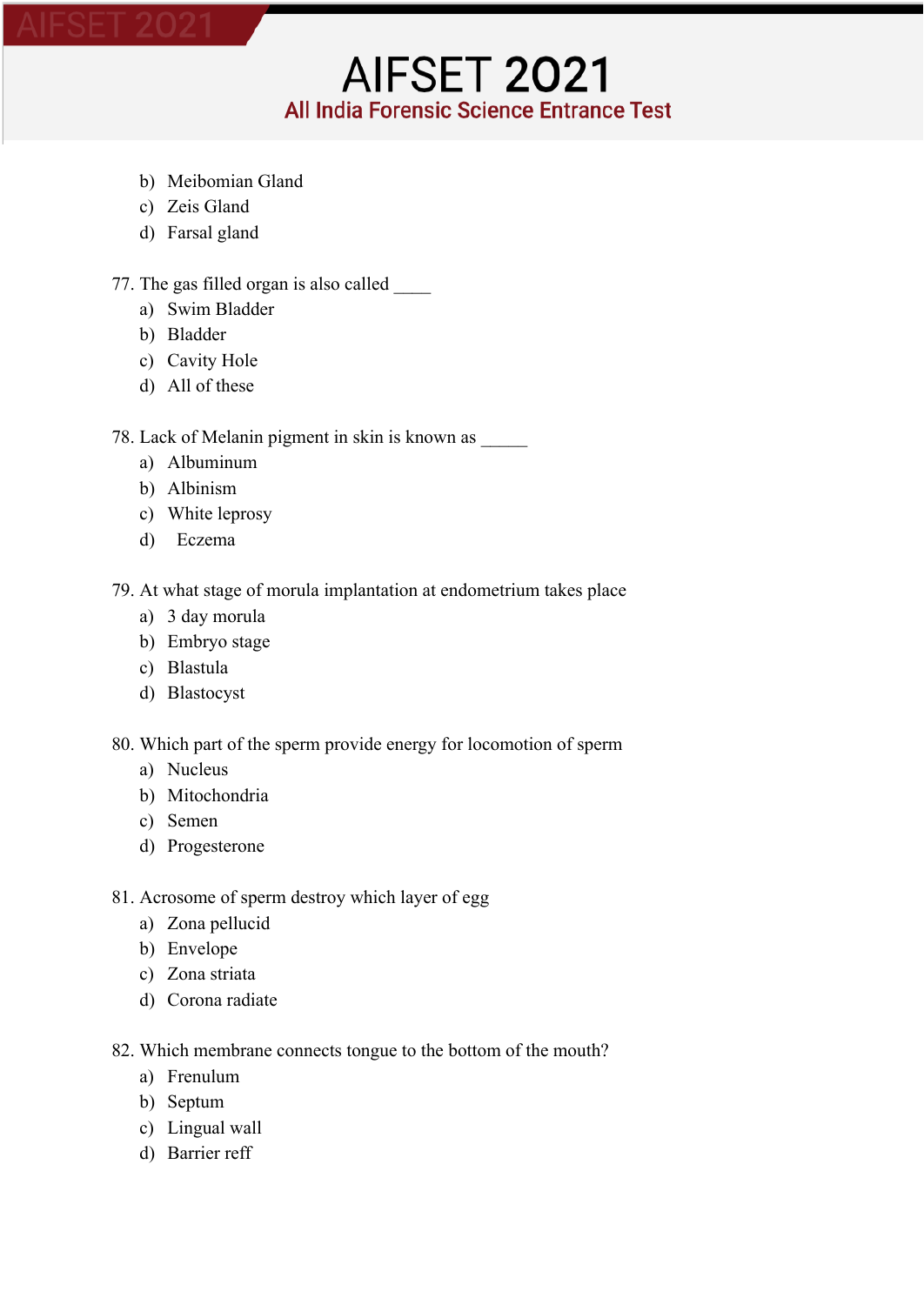#### 83. Which receptor is present in the nose?

**AIFSET 2021** 

All India Forensic Science Entrance Test

- a) Photo receptors
- b) Telo receptors
- c) Telo receptors
- d) Phono receptors

#### 84. Chemoreceptors cells are also called

- a) Cones
- b) Buds
- c) Olfactory receptors
- d) Corneous cells

#### 85. What is a common neurotransmitter?

- a) Acetylcholine
- b) GABA
- c) Serotonin
- d) All of the above

#### 86. What are the two divisions of the nervous system?

- a) Central and peripheral
- b) Motor and sensor
- c) Central and functional
- d) Sympathetic and parasympathetic

#### 87. Which of the following is the largest gland?

- a) Liver
- b) Thymus
- c) Pancreases
- d) Pancreases

#### 88. ph of saliva is

- a) 6
- b) 6.8
- c) 7.5
- d) 9.6
- 89. Study of stomach is known as
	- a) Gastrocystis
	- b) Gastroenterology
	- c) Stomacololgy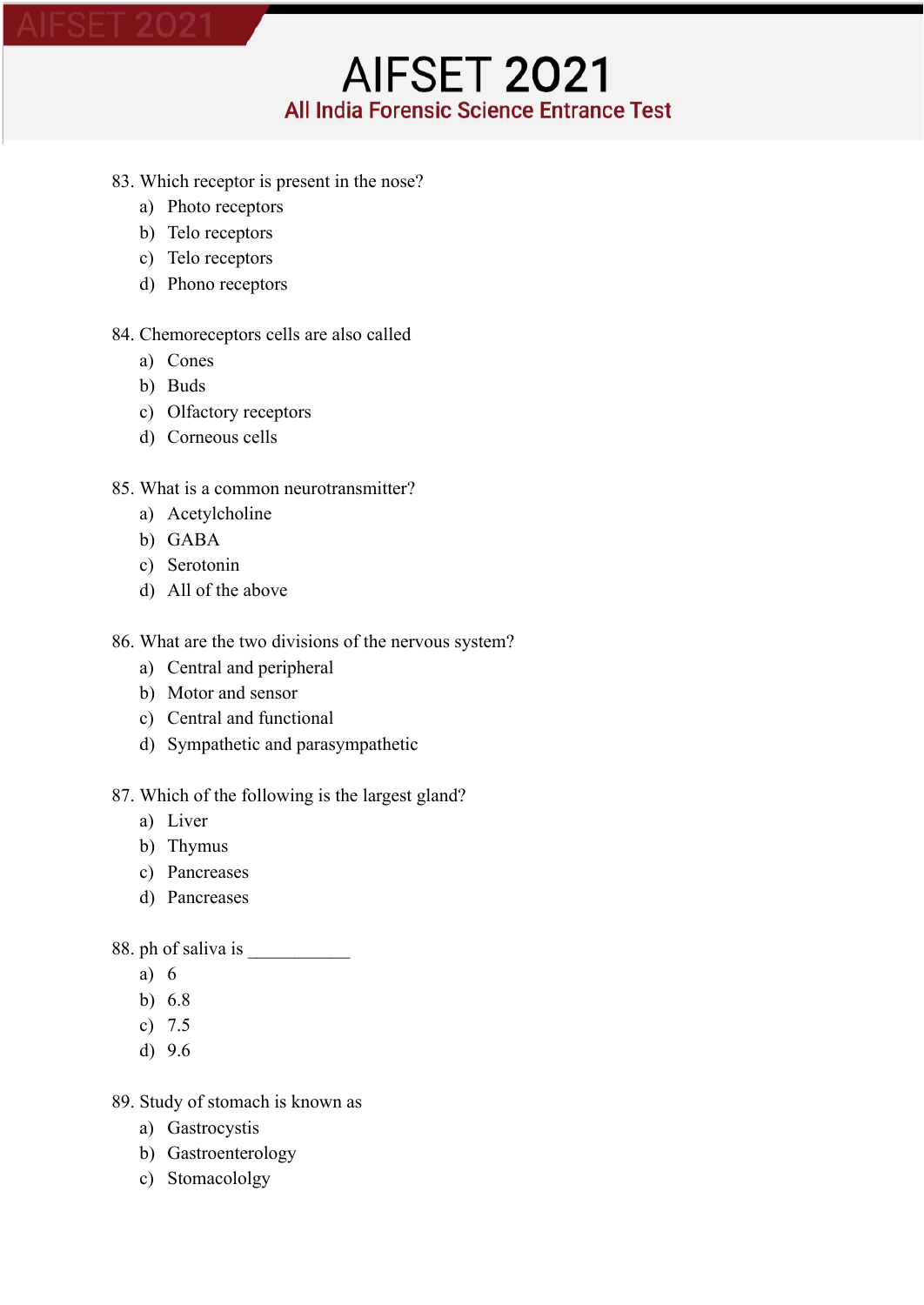- d) None
- 90. The principle of kidneys are?
	- a) Blood circulation
	- b) Osmoregulation
	- c) Excretion and osmoregulation
	- d) Blood filteration.

#### 91. Identical twins are also known as

- a) Dizygotic twins
- b) Monozygotic twins
- c) Fraternal twins
- d) Both a and c

#### 92. Eggs have mucleus.

- a) Diploid
- b) Haploid
- c) Haplodiploid
- d) None.

### 93. Placenta release \_\_\_\_\_\_\_\_\_\_\_ for lactation.

- a) Estrogen
- b) Oxytocin
- c) Lactogen
- d) Progesterone

#### 94. Placenta works like an \_\_\_\_\_\_\_\_\_\_\_\_\_\_\_\_\_ organ.

- a) Endocrine
- b) Exocrine
- c) Reproductive
- d) Digestive

### 95. The changes in amphibian metamorphosis are initiated by \_\_\_\_\_\_\_\_\_\_\_\_ hormones.

- a) Iodine
- b) Thyroid
- c) Testosterone
- d) None

96. Tadpoles are \_\_\_\_\_\_\_\_\_\_\_\_\_\_\_\_.

a) Ureotelic